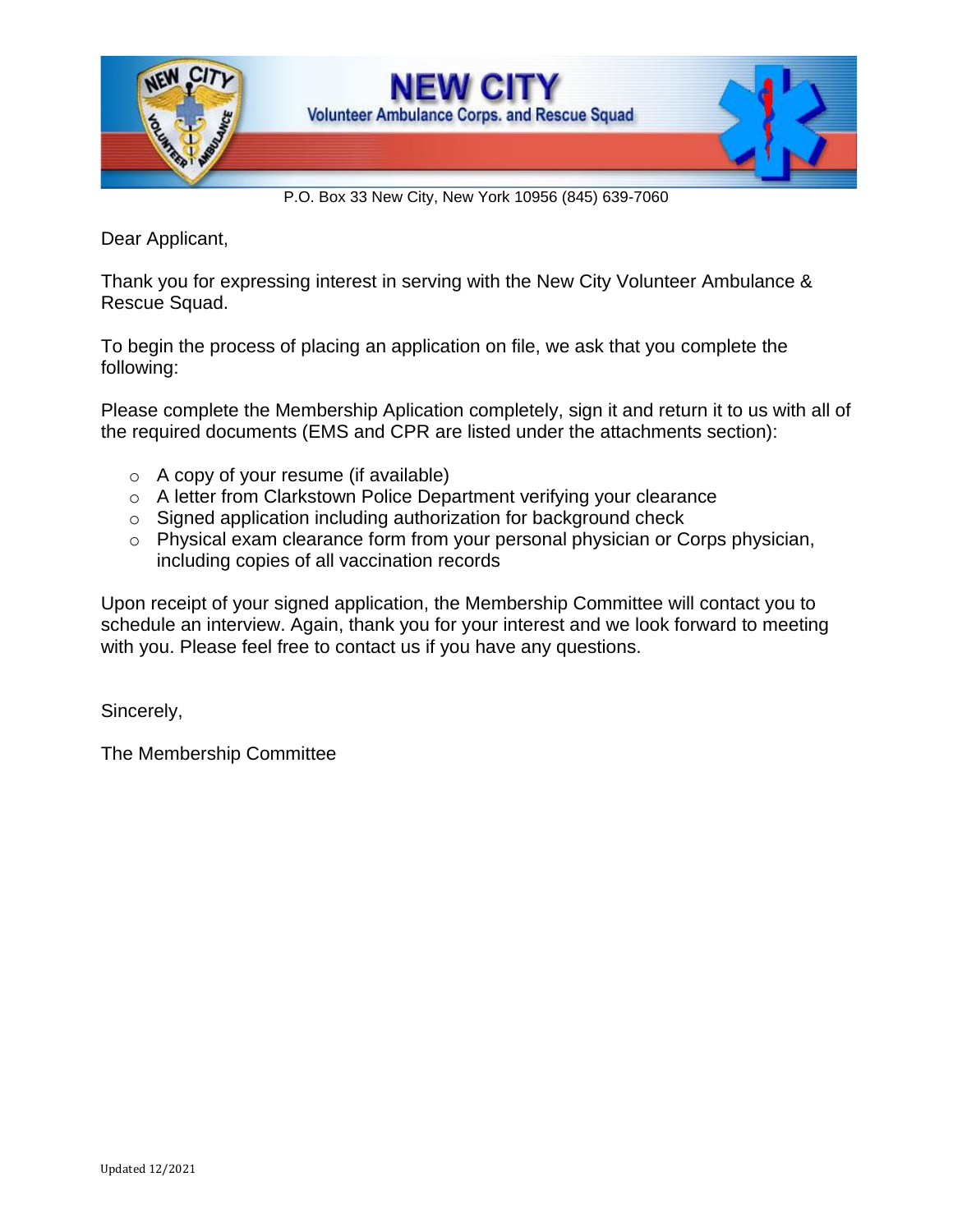

# **APPLICATION FOR MEMBERSHIP**

*NEW CITY AMBULANCE CORPS & RESCUE SQUAD IS AN EQUAL OPPORTUNITY EMPLOYER*

# CONTACT INFORMATION

| <b>POSITION DESIRED</b>                                                   |  |  |  |  |
|---------------------------------------------------------------------------|--|--|--|--|
| $\Box$ Volunteer $\Box$ Paid EMT                                          |  |  |  |  |
|                                                                           |  |  |  |  |
|                                                                           |  |  |  |  |
| <b>EMS EDUCATION AND TRAINING</b>                                         |  |  |  |  |
| Current Level of Certification: □CPR ONLY □Certified First Responder □EMT |  |  |  |  |
|                                                                           |  |  |  |  |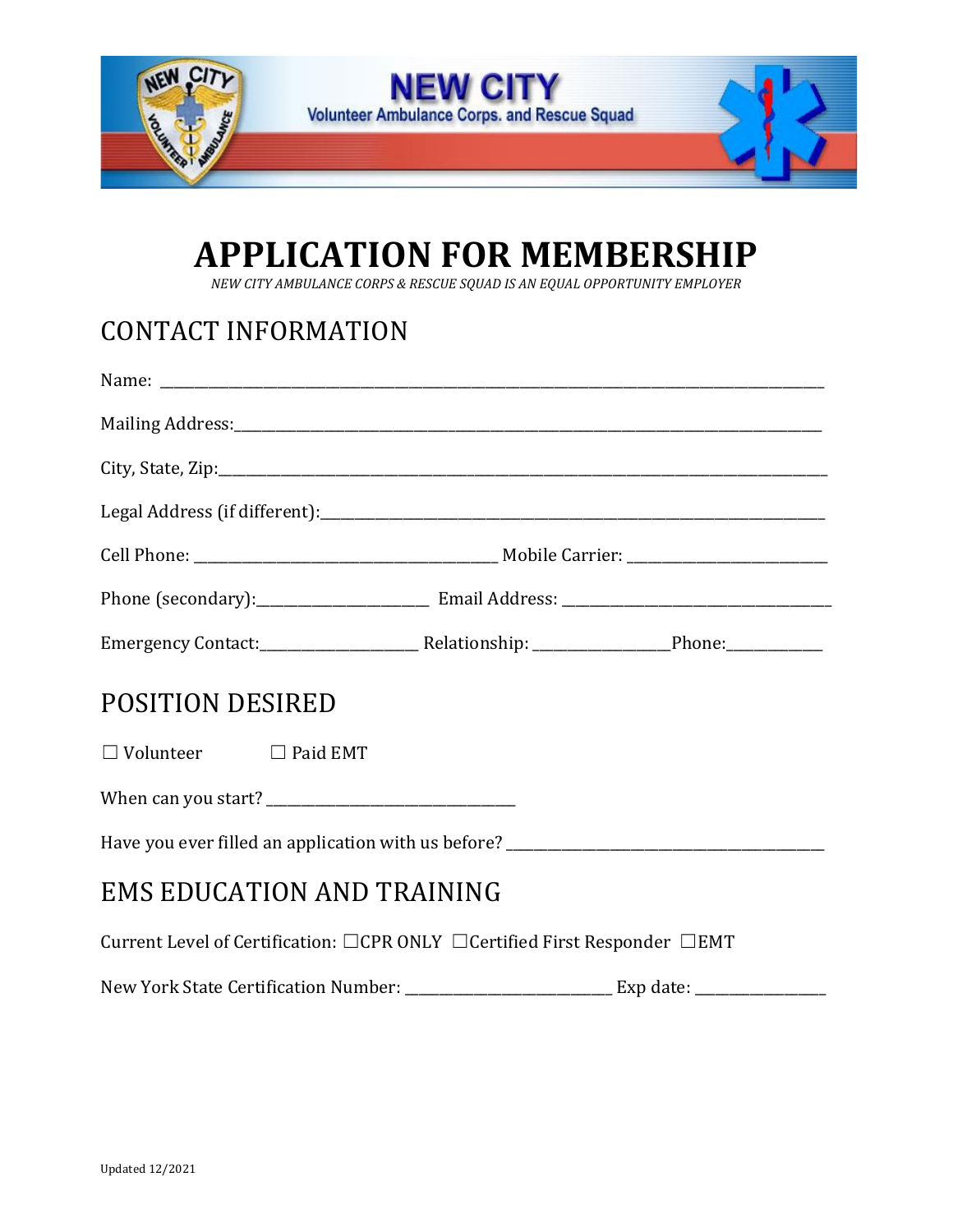| NEW CITY                                                                                            | V CITY<br><b>Volunteer Ambulance Corps. and Rescue Squad</b><br><u> 1989 - Andrea Stadt Stadt, skrivatsk politik (d. 1989)</u> |  |  |  |
|-----------------------------------------------------------------------------------------------------|--------------------------------------------------------------------------------------------------------------------------------|--|--|--|
| <b>FORMAL EDUCATION</b>                                                                             |                                                                                                                                |  |  |  |
|                                                                                                     |                                                                                                                                |  |  |  |
|                                                                                                     |                                                                                                                                |  |  |  |
|                                                                                                     |                                                                                                                                |  |  |  |
| COVID-19 VACCINATION STATUS (required for membership)                                               |                                                                                                                                |  |  |  |
| EMPLOYMENT                                                                                          |                                                                                                                                |  |  |  |
| Beginning with your current employer, please list up to (3) consecutive employers.                  |                                                                                                                                |  |  |  |
| Currently employed? $\Box$ Yes $\Box$ No                                                            |                                                                                                                                |  |  |  |
|                                                                                                     |                                                                                                                                |  |  |  |
| Employer_______________________________Supervisor_________________________Phone____________________ |                                                                                                                                |  |  |  |
|                                                                                                     |                                                                                                                                |  |  |  |
|                                                                                                     |                                                                                                                                |  |  |  |
|                                                                                                     |                                                                                                                                |  |  |  |
| May we contact for a reference? $\Box$ Yes $\Box$ No                                                |                                                                                                                                |  |  |  |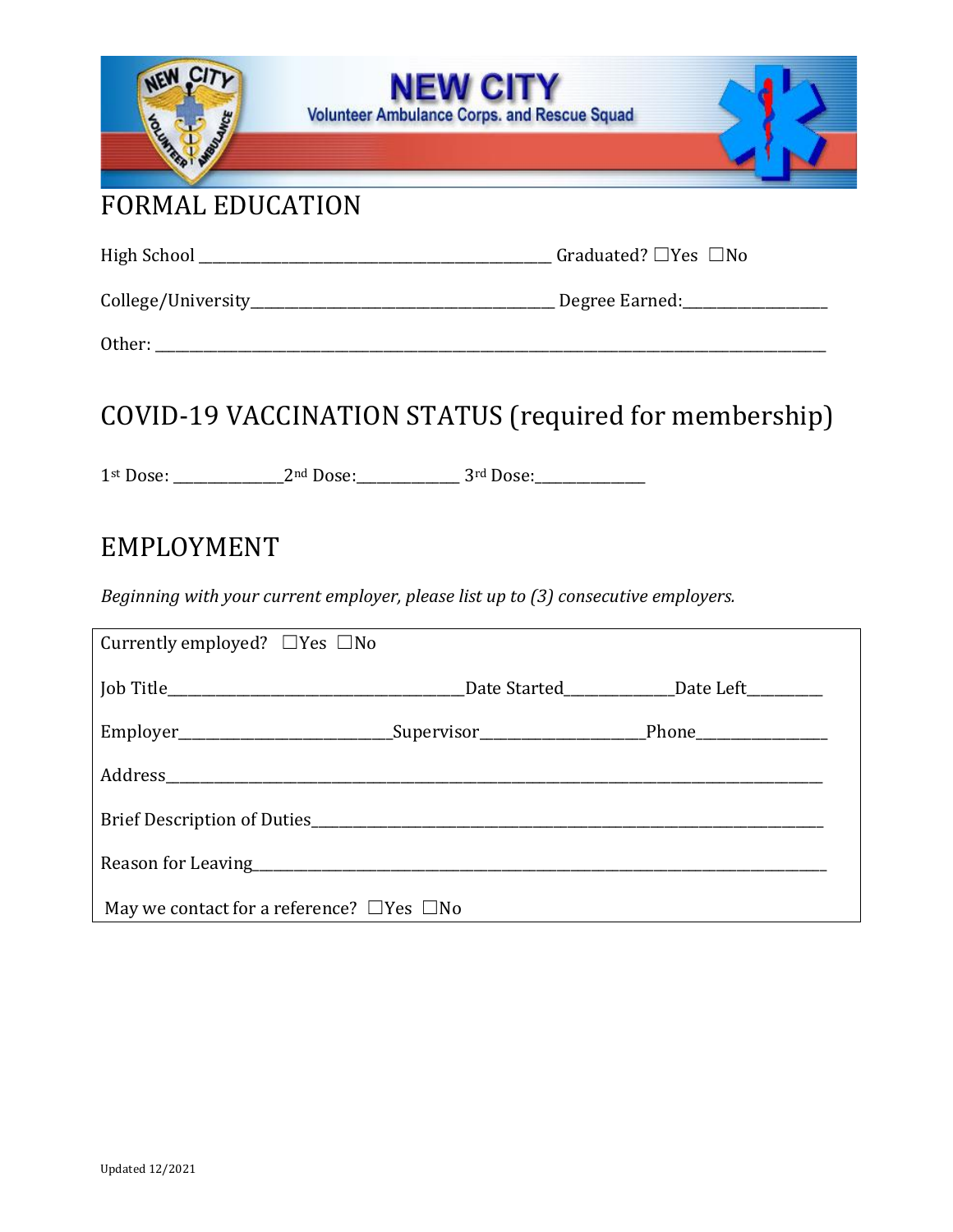| NEW CITY<br>Education of the Contractor              | <b>N CITY</b><br><b>Volunteer Ambulance Corps. and Rescue Squad</b>                                  |  |  |  |
|------------------------------------------------------|------------------------------------------------------------------------------------------------------|--|--|--|
| Currently employed? $\Box$ Yes $\Box$ No             |                                                                                                      |  |  |  |
|                                                      |                                                                                                      |  |  |  |
|                                                      | Employer_______________________________Supervisor_______________________________Phone_______________ |  |  |  |
|                                                      |                                                                                                      |  |  |  |
|                                                      |                                                                                                      |  |  |  |
|                                                      |                                                                                                      |  |  |  |
| May we contact for a reference? $\Box$ Yes $\Box$ No |                                                                                                      |  |  |  |
| Currently employed? $\Box$ Yes $\Box$ No             |                                                                                                      |  |  |  |
|                                                      |                                                                                                      |  |  |  |
|                                                      | Employer_______________________________Supervisor_______________________________Phone_______________ |  |  |  |
|                                                      |                                                                                                      |  |  |  |
|                                                      |                                                                                                      |  |  |  |
|                                                      |                                                                                                      |  |  |  |
| May we contact for a reference? $\Box$ Yes $\Box$ No |                                                                                                      |  |  |  |

## AMERICANS WITH DISABILITIES ACT

In order to perform the duties of the position for which you are applying, will you require an accommodation? (An answer in the affirmative will not disqualify an otherwise qualified applicant from employment) ☐Yes ☐No

#### BACKGROUND INFORMATION

- 1. Have you ever been convicted of a misdemeanor felony?  $\Box$  Yes  $\Box$  No
- 2. Are there currently any charges pending against you in court?  $\mathbb{Z}$  Yes  $\mathbb{Z}$  No
- 3. Do you have any physical, mental, health, drug or alcohol problems? 2 Yes 2 No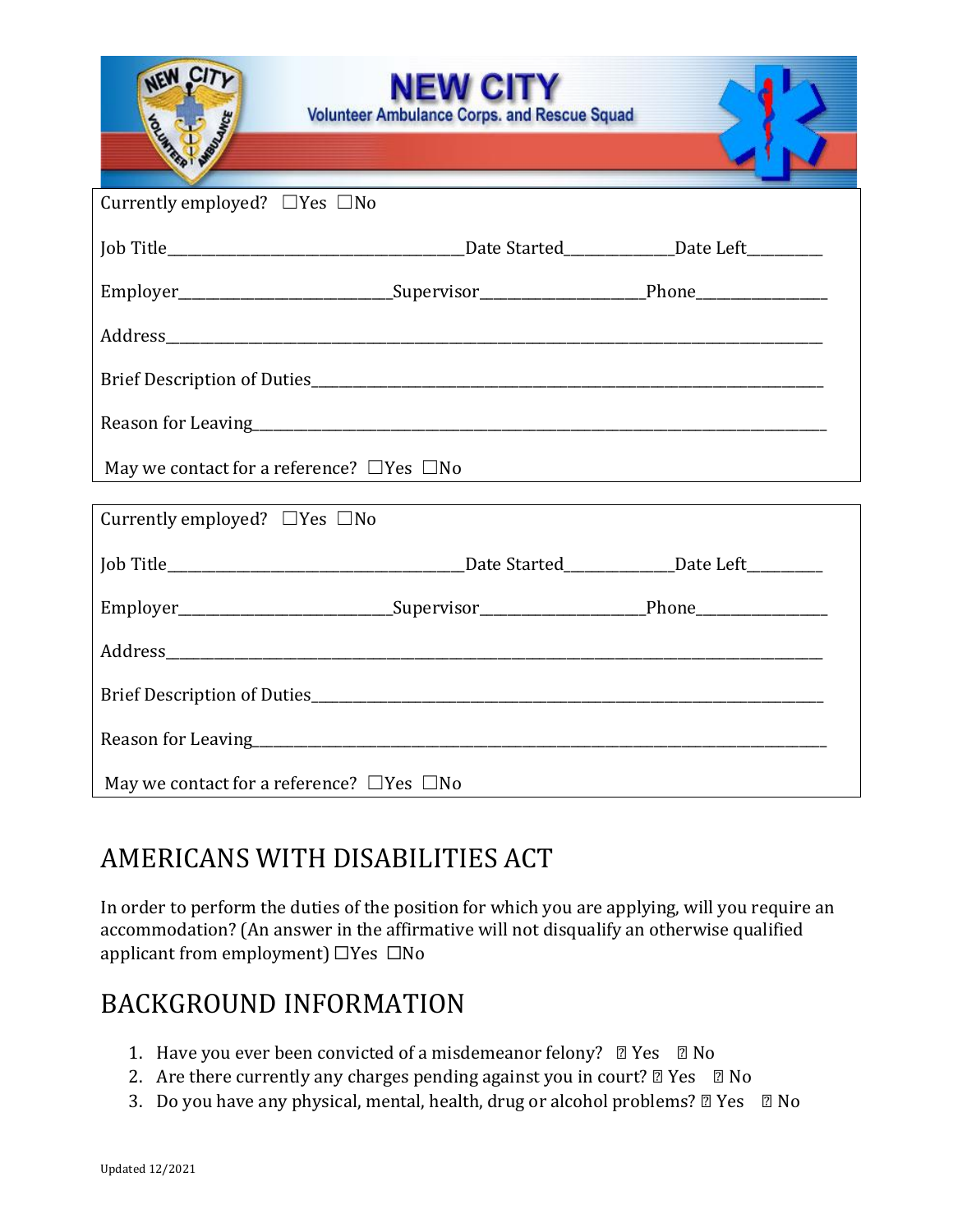

- 4. Do you have any limitations that would prevent you from executing your duties in EMS? ▢ Yes ▢ No
- 5. Have you ever been removed or forced to resign from any organization?  $\mathbb{Z}$  Yes  $\mathbb{Z}$  No
- 6. Have you ever received a discharge from the US Military that was other than honorable? ? Yes ? No
- 7. Do you have any psychological conditions which may limit your ability to perform any aspect of any function as a member of the Corps?  $\mathbb{Z}$  Yes  $\mathbb{Z}$  No
- 8. Is there any information that you wish to share with the officers of the Corps that may affect your ability to adequately perform your duties and responsibilities for the Corps? ▢ Yes ▢ No
- 9. Have you ever been a plaintiff or defendant in a civil action?  $\mathbb{Z}$  Yes  $\mathbb{Z}$  No

If you have answered yes to any of the above questions, please explain below. Use additional paper or the reverse side of the application as needed.

\_\_\_\_\_\_\_\_\_\_\_\_\_\_\_\_\_\_\_\_\_\_\_\_\_\_\_\_\_\_\_\_\_\_\_\_\_\_\_\_\_\_\_\_\_\_\_\_\_\_\_\_\_\_\_\_\_\_\_\_\_\_\_\_\_\_\_\_\_\_\_\_\_\_\_\_\_\_\_\_\_\_\_\_\_\_\_\_\_\_\_\_\_\_\_\_\_\_

\_\_\_\_\_\_\_\_\_\_\_\_\_\_\_\_\_\_\_\_\_\_\_\_\_\_\_\_\_\_\_\_\_\_\_\_\_\_\_\_\_\_\_\_\_\_\_\_\_\_\_\_\_\_\_\_\_\_\_\_\_\_\_\_\_\_\_\_\_\_\_\_\_\_\_\_\_\_\_\_\_\_\_\_\_\_\_\_\_\_\_\_\_\_\_\_\_\_

\_\_\_\_\_\_\_\_\_\_\_\_\_\_\_\_\_\_\_\_\_\_\_\_\_\_\_\_\_\_\_\_\_\_\_\_\_\_\_\_\_\_\_\_\_\_\_\_\_\_\_\_\_\_\_\_\_\_\_\_\_\_\_\_\_\_\_\_\_\_\_\_\_\_\_\_\_\_\_\_\_\_\_\_\_\_\_\_\_\_\_\_\_\_\_\_\_\_

## DRIVING HISTORY

Do you have a valid New York State Driver License? Yes No Motorist ID Number:

 $Expires:$ 

List below any traffic violations, accidents, suspensions, or revocations in the last five (5) years

Date: \_\_\_\_\_\_\_\_\_\_\_\_\_\_\_\_\_\_ Description of Accident or Violation (include court location & fines)

\_\_\_\_\_\_\_\_\_\_\_\_\_\_\_\_\_\_\_\_\_\_\_\_\_\_\_\_\_\_\_\_\_\_\_\_\_\_\_\_\_\_\_\_\_\_\_\_\_\_\_\_\_\_\_\_\_\_\_\_\_\_\_\_\_\_\_\_\_\_\_\_\_\_\_\_\_\_\_\_\_\_\_\_

\_\_\_\_\_\_\_\_\_\_\_\_\_\_\_\_\_\_\_\_\_\_\_\_\_\_\_\_\_\_\_\_\_\_\_\_\_\_\_\_\_\_\_\_\_\_\_\_\_\_\_\_\_\_\_\_\_\_\_\_\_\_\_\_\_\_\_\_\_\_\_\_\_\_\_\_\_\_\_\_\_\_\_\_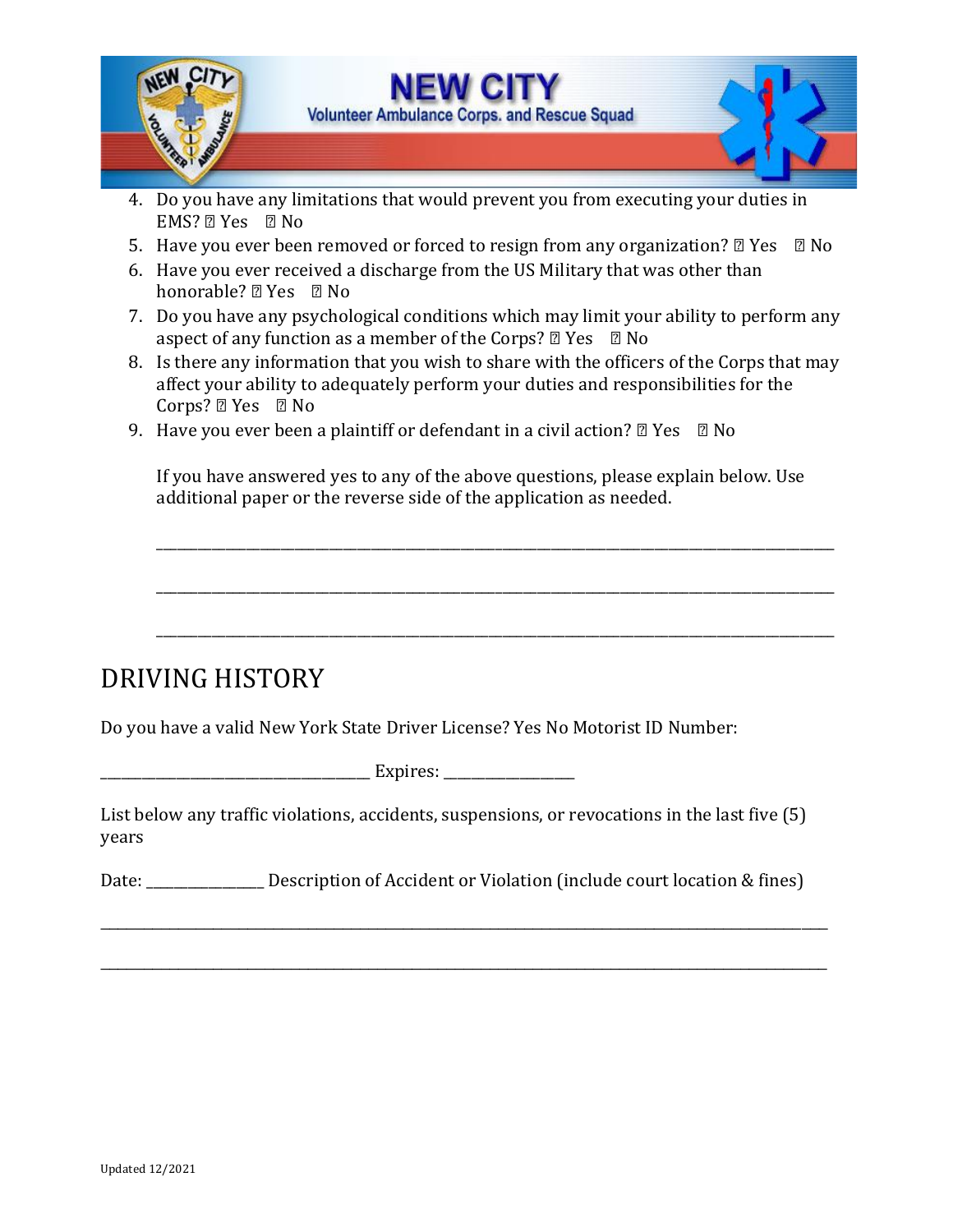

## EMS EXPERIENCE

Beginning with your current EMS Agency (if any), list up to three (3) consecutive places of service.

| Currently associated? $\Box$ Yes $\Box$ No                                                                            |  |  |  |  |
|-----------------------------------------------------------------------------------------------------------------------|--|--|--|--|
|                                                                                                                       |  |  |  |  |
| Agency________________________________Supervisor________________________Phone______________________                   |  |  |  |  |
|                                                                                                                       |  |  |  |  |
|                                                                                                                       |  |  |  |  |
|                                                                                                                       |  |  |  |  |
| May we contact for a reference? $\Box$ Yes $\Box$ No                                                                  |  |  |  |  |
| <b>COMMUNITY SERVICE/VOLUNTEER EXPERIENCE</b>                                                                         |  |  |  |  |
| Currently affiliated? $\Box$ Yes $\Box$ No                                                                            |  |  |  |  |
| Your Role <b>No. 2018</b> Date Started <b>Date Started</b> Date Left <b>Date Left</b>                                 |  |  |  |  |
| Organization___________________________Supervisor_______________________________Phone______________                   |  |  |  |  |
|                                                                                                                       |  |  |  |  |
| Brief Description of Duties <b>Exercise 2018</b> Prior and 2019 Prior and 2019 Prior 2019 Prior 2019 Prior 2019 Prior |  |  |  |  |
|                                                                                                                       |  |  |  |  |
| May we contact for a reference? $\Box$ Yes $\Box$ No                                                                  |  |  |  |  |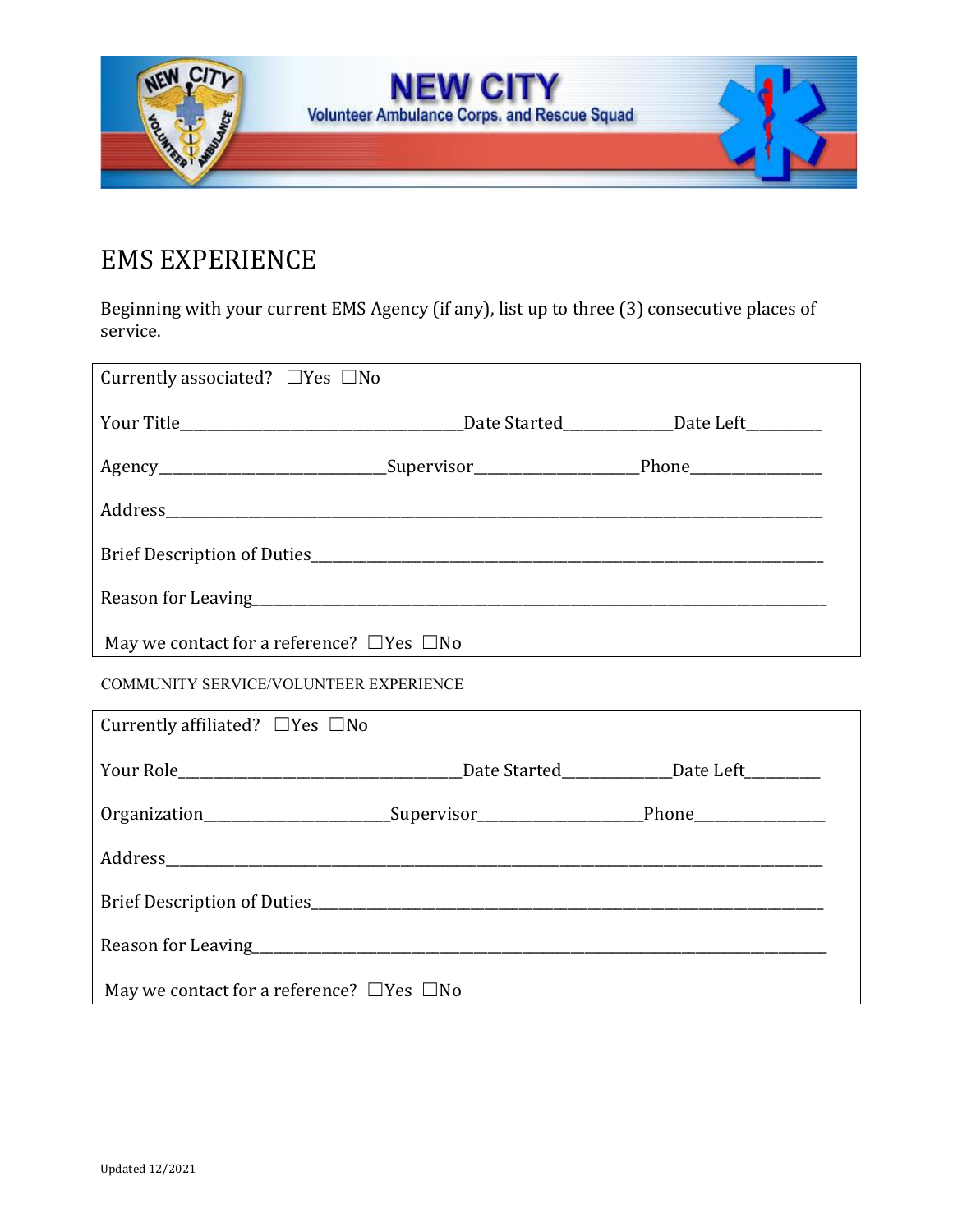

#### PERSONAL REFERENCE

List three (3) personal references, not living with you or family, that have known you for at least three (3) years.

| Name__________________________________How long acquainted__________Phone_______________              |                                                                                   |  |  |
|------------------------------------------------------------------------------------------------------|-----------------------------------------------------------------------------------|--|--|
|                                                                                                      |                                                                                   |  |  |
| $\square$ No                                                                                         | ,我们也不会有什么。""我们的人,我们也不会有什么?""我们的人,我们也不会有什么?""我们的人,我们也不会有什么?""我们的人,我们也不会有什么?""我们的人  |  |  |
|                                                                                                      |                                                                                   |  |  |
|                                                                                                      |                                                                                   |  |  |
| $\square$ No                                                                                         | ,我们也不会有什么。""我们的人,我们也不会有什么?""我们的人,我们也不会有什么?""我们的人,我们也不会有什么?""我们的人,我们也不会有什么?""我们的人  |  |  |
| Name___________________________________How long acquainted____________Phone_________________________ |                                                                                   |  |  |
|                                                                                                      |                                                                                   |  |  |
| $\square$ No                                                                                         | How do they know you?<br><u> Lettian and May we contact for a reference?</u> □Yes |  |  |

#### ATTACHMENTS

- o Please submit legible photocopies of the following documents:
- o New York State Drivers License
- o CPR for Healthcare Provider (AHA or ARC)
- o EMS Certificate
- o Any other documents the applicant feels are pertinent